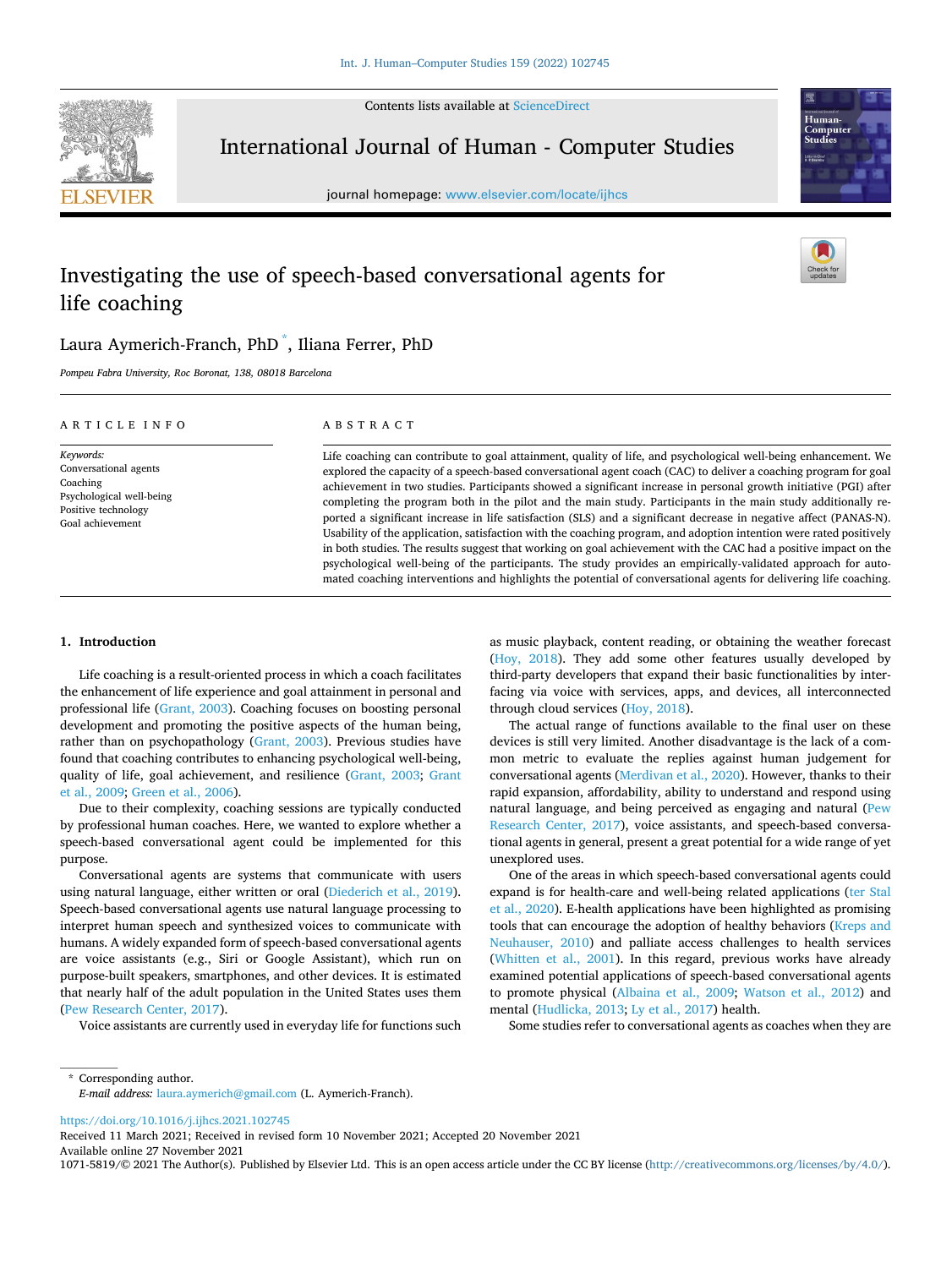developed for well-being related purposes [\(Albaina et al., 2009](#page-6-0); [Hudlicka, 2013; Watson et al., 2012\)](#page-6-0). However, they generally do so in the sense of trainer, tutor, advisor, or recommender, rather than in the sense of a conversational agent that adopts the role of a life coach and delivers a full coaching program based on techniques from the field of Coaching. In fact, the lack of a precise understanding of what constitutes an e-coaching system and how it differs from other types of approaches has been previously highlighted ([Kamphorst, 2017\)](#page-6-0).

Coaching has available a series of techniques for self-development and well-being improvement which need to be recognized as inherent to the discipline ([Kamphorst, 2017;](#page-6-0) [Whitmore, 2010\)](#page-7-0). The role of the coach is not to teach pupils, give suggestions, or advise clients, as it might be the case with other approaches such as tutoring, mentoring, or consulting. The primary aim of coaching is to accompany the coachee in forming well-designed goals and developing an effective action plan, to stimulate ideas and action, and to ensure that the goals are consistent with the coachee's main life values and interests ([Ives, 2008](#page-6-0)).

Here, we introduce a speech-based conversational agent life coach (hereafter, CAC) that delivers a complete coaching program for goal achievement based on well-established coaching techniques. The program is aimed at the adult, non-clinical population. The CAC is inspired by the foundations of Positive Technology [\(Riva et al., 2012\)](#page-6-0), which promotes the development of emerging technologies to improve the quality of life and well-being of people.

#### **2. The coaching approach**

A key strategy of the coaching practice is the asking approach ([Stoltzfus, 2008](#page-6-0); [Whitmore, 2010\)](#page-7-0). Coaching questions are intended for boosting reflection and leading to meaningful change. They are characterized by being open questions, and generally start with *what, when, who, where,* or *how/how much*. The questions relating to *why* are typically avoided in coaching practice for being considered to evoke defensive reactions rather than information responses or facts ([Whitmore, 2010](#page-7-0)).

The process of asking questions is usually structured around a conversational model that allows advancing towards setting an agenda, defining what to work on, creating meaningful goals, developing options, addressing obstacles, and taking action ([Stoltzfus, 2008](#page-6-0)). The coaching conversation can be also supported with other exercises and techniques.

Many coaches conduct some initial assessments to gain an overall view of where the client stands in life at that given moment to help them identify what areas in their life need more work. The contributions of the Quality of Life Therapy (QOLT) approach [\(Frisch, 2006](#page-6-0), [2016](#page-6-0)) are particularly useful in this regard. According to QOLT, the value or importance assigned to a particular area of life is key to understanding life satisfaction [\(Frisch, 2006\)](#page-6-0). Satisfaction in highly valued areas, the ones that the person cares about the most, has a great influence on overall life satisfaction [\(Frisch, 2006\)](#page-6-0). For that, it is important to put energy into the areas that are most relevant to the person. Highly valued areas are not universal, as they are relative to each person. The *happiness pie technique* ([Frisch, 2006](#page-6-0)) is an exercise aimed at identifying and reordering personalized priorities in this respect. By comparing two pies, one that represents the current time and energy dedicated to each of the main areas of the person's life, and another that represents the ideal time and energy dedicated to these areas, the individual is able to reflect on potential imbalances between the two versions and realize what areas need to be prioritized [\(Frisch, 2006](#page-6-0)).

In addition, the importance of setting goals in alignment with the person's values has been highlighted by multiple coaching approaches ([Cox et al., 2014](#page-6-0)). Values define what is most important to the person and can act as a driving force in individuals' goals and actions. However, values are deeply ingrained assumptions, for which people are not generally consciously aware of them [\(Stoltzfus, 2008\)](#page-6-0). Values discovery as a preceding exercise to goal setting is an important process to become in touch with who the person is and what they truly value in life.

Including values discovery in the coaching process provides a more holistic approach to personal development which should ultimately contribute to enhanced well-being [\(Grant and Cavanagh, 2010\)](#page-6-0). Values discovery is best approached by examining and selecting specific values for each of the main areas of life [\(Stoltzfus, 2008](#page-6-0)).

Concerning goal-setting, the SMART criteria [\(Doran, 1981\)](#page-6-0) are one of the most widely used tools in coaching for this purpose [\(Stoltzfus,](#page-6-0)  [2008;](#page-6-0) [Whitmore, 2010\)](#page-7-0). While several versions exist regarding the meaning of the mnemonic acronym, a commonly utilized version is that SMART stands for *Specific, Measurable, Achievable, Realistic,* and *Time-based*. In particular, *specific* refers to the fact that the goal states specifically what the person wants to accomplish. *Measurable* means that the goal contains some accountable aspects and has indicators, so that it is possible to evaluate if the goal is being attained. *Achievable* is related to the fact that it is in the power of the person to achieve the goal, and will not depend on anyone else. *Realistic* means that the person can realistically achieve their goal, and *time-based* is related to the fact that the person needs to think of a time frame, regarding when the results will be achieved.

Finally, a common practice to support goal attainment in coaching are visualization techniques. Research suggests that imagining one's future success can contribute to improved performance ([Ruvolo and](#page-6-0)  [Markus, 1992](#page-6-0)). The aim of visualization exercises is to promote goal-directed behavior by increasing the person's expectation for success ([Alberts and Poole, 2019\)](#page-6-0). A typical form of visualization involves listening to a script of a successful experience in which the individual is invited to close their eyes, relax, and imagine the situation described from a first-person perspective [\(Aymerich-Franch and Bailenson, 2014](#page-6-0); [Ayres and Hopf, 1993](#page-6-0)).

#### *2.1. Coaching intervention program for the CAC application*

The coaching program used in our studies was developed *ad hoc* for the CAC application. Guided by the CAC, participants decided the area of life in which they wanted to work, found their core values for that specific area, built a goal based on the SMART criteria for goal setting, and put the goal into practice. The experimenters did not intervene in the coaching process in any way and the participants had complete freedom to decide about the goal they wanted to work on and implement.

The coaching program used in the main study had a total length of three sessions, which were delivered weekly for three weeks. The version initially developed and used in the pilot study contained four sessions, consisting of an introductory session and three coaching sessions. For the final version of the coaching program, used in the main study, the introductory session and the first coaching session were merged into a single session (see *6.3.Results* of the Pilot Study).

Sessions were individual and unfolded in the following manner. Session 1 started with a self-introduction of the CAC, which presented itself as "NORIKA, your virtual coach". Subsequently, there was an introduction to the coaching program and to the functioning of the app, the initial well-being questionnaires (see *5.2. Measures*) were completed, and then, there was an introduction to the basic dynamics of coaching. Following this, the participants were guided through a variant of the happiness pie exercise ([Frisch, 2006](#page-6-0)). For that, participants were requested to draw two pies, one that represented the current time and energy dedicated to each of the main areas of their life and another that represented the ideal time and energy dedicated to these areas. Some examples of areas were given, but the participants were free to list the areas that applied to their own life, with no pre-established categories. Then, the CAC asked a series of questions (e.g., what area/s of the cake really need/s changes to see an enhancement in your well-being?) that invited to reflection and ultimately allowed the participants to decide in what area of life they wanted to work during the program. After that, the CAC helped the participants identify their core values for that specific area. In the last part of the session, the CAC guided the participants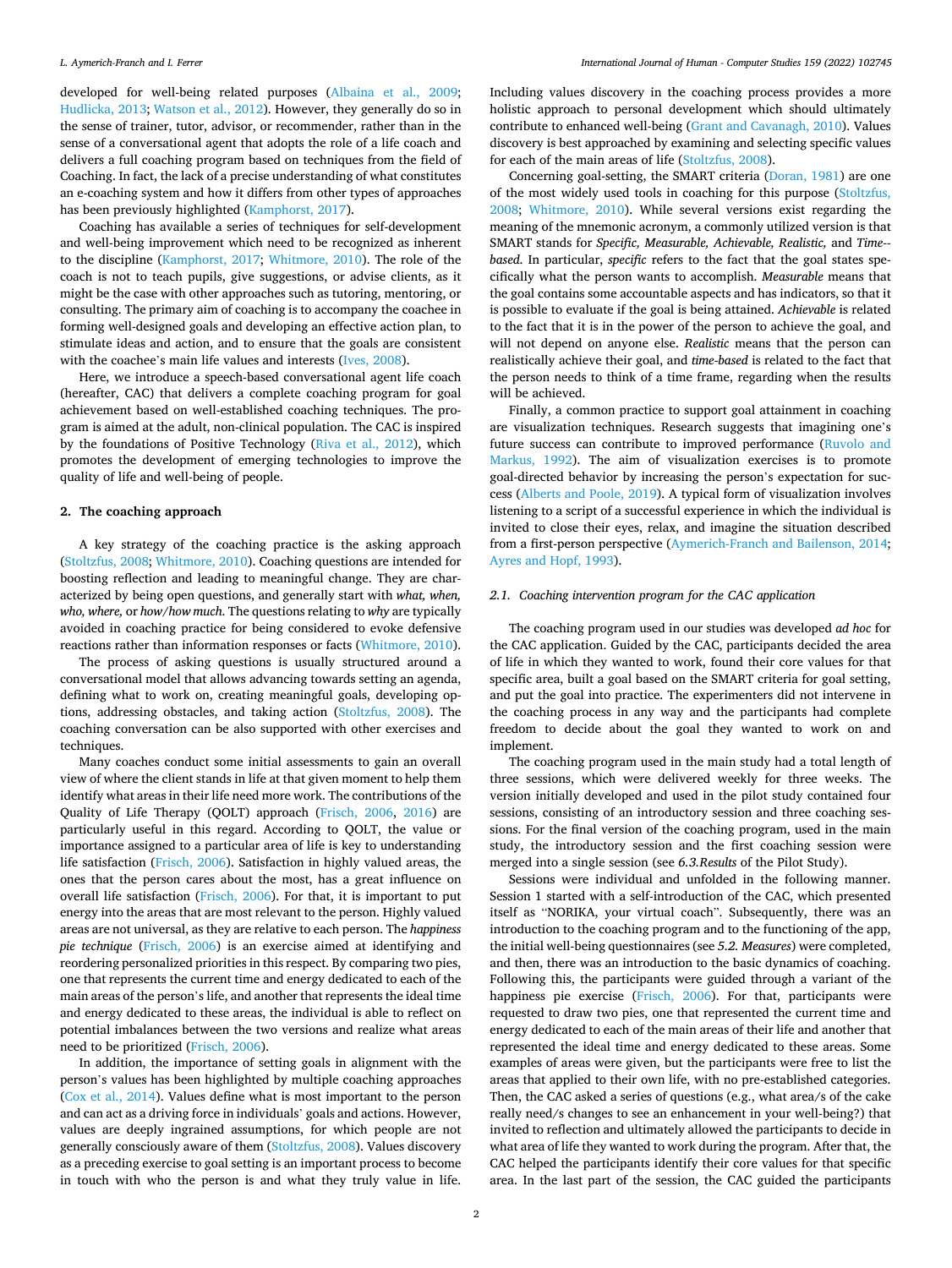through a series of questions to identify the changes that were needed in that particular area and what could be done to achieve those changes. This was done in alignment with the core values of the participant. The participants then chose one of the particular ideas that had listed and re-wrote it following specific indications in line with the general coaching practice for goal setting (e.g., write the idea in positive, not in negative). The resulting goal was kept as the potential goal in which the participants were going to work on in the coming sessions. At the end of the session, the participants stated the extent to which they were committed to achieving their goal.

In session 2, the SMART criteria for goal setting were introduced and the participants were guided towards transforming the goal they chose in the previous session into a goal that met the SMART criteria. Participants were also given the option of choosing a new action from the list if they were not satisfied with the goal they had from the previous session. If they did so, they were guided again through the same process conducted in session 1 until they had the goal ready, and then applied the SMART criteria. As in the previous session, the participants stated the extent to which they were committed to achieving their goal at the end of the session.

In session 3, participants initially answered to what extent they had achieved their goal so far. Then, the goal was revised and reframed if needed following the five dimensions of the SMART criteria. Then, a visualization process was conducted in which the participants were invited to imagine they had already achieved their goal. After thoroughly experiencing this state, they were asked to realize all the steps they did to reach that point. Once the visualization concluded, they were guided towards writing as specifically as possible what they were going to do to achieve their goal, as well as how, when, and with whose support, in accordance to what they saw in the visualization. To conclude the session, the participants were asked again about their level of commitment to their goal, and the final well-being questionnaires were completed (see *5.2. Measures*).

Table 1 summarizes the content of the sessions.

#### **3. Technical characteristics of the CAC**

A natively developed app for iOS was built for implementing the CAC. The iTunes file sharing was used to upload the files containing the different coaching sessions, the accompanying visual material, and to deliver and collect data for the questionnaires (see *5.2. Measures*). The application was adapted for iPhone and iPad. For the current studies, a 5.5-inch screen iPhone was used.

During the session, the app used the native iOS text-to-speech to guide the participants through the session by voice. To facilitate user interaction, the application used the native speech-to-text abilities so it could discern among a series of pre-set possible answers which were used to decide how the session developed among a set of possible

| The three-week coaching program with the CAC. |  |  |  |
|-----------------------------------------------|--|--|--|
|-----------------------------------------------|--|--|--|

| Session | Aim                            | Contents                                                                                                                                                                                                       |
|---------|--------------------------------|----------------------------------------------------------------------------------------------------------------------------------------------------------------------------------------------------------------|
|         | Defining a goal                | - Introduction to coaching program / app<br>functioning<br>- Self-evaluation satisfaction areas of life<br>- Determining a specific area of life for<br>improvement<br>- Identifying core values for that area |
|         |                                | - Defining a goal in line with the core values                                                                                                                                                                 |
| 2       | Working towards                | - Introduction to the SMART coaching model                                                                                                                                                                     |
|         | the goal I                     | - Working towards achieving the goal based on<br>the SMART model                                                                                                                                               |
| 3       | Working towards<br>the goal II | - Working towards achieving the goal based on<br>the SMART model (II)<br>- Visualization exercise                                                                                                              |

 $1$  In the pilot study, Session 1 was divided into two sessions: introduction to the program (Session 1) and defining a goal (Session 2).

options.

For the coaching program, the range of possible answers on each decision point was limited to either one or two. One possible answer was used in some reflection and written activities for the participants to indicate that they had completed the activity and were ready to proceed. This was indicated with the word "next". This word was also used in more complex answers as a final word so that the app understood that the participants had finished their intervention. Two possible answers were used in the dialog to respond to yes-no type questions. An example of the conversation between the CAC and the participant is as follows:

*CAC: Now that your goal is set, we will do a visualization exercise to help you achieve your goal. Are you ready? PARTICIPANT: Yes / No CAC (if Yes): Excellent. Let's continue CAC (if No): No problem, you can pause and resume when you are.* 

The participants were able to interact with the CAC verbally and through a touchscreen. The coaching sessions were principally voicebased, with some accompanying visual material (e.g., illustration images).

The interface was designed to be very simple and easy to use. Also, the non-embodied coach design was aimed at focusing exclusively on the guiding voice of the CAC and to avoid unnecessary distractions during the session. A simple turquoise big static circle with a smaller white inner circle was displayed in the middle of the screen during the sessions, for the entire session, except when some visual material was presented.

Additionally, there were two buttons on the bottom side of the screen. One to pause the session, on the right side, and another to go back and repeat the last explanation by the CAC, on the left side. The *Menu* button was reserved for the experimenters to select the coaching session. Fig. 1 shows the interface with which participants interacted during the sessions.

For the questionnaires, each item was presented on the screen and the participant selected the answer on a Likert scale using the touchscreen. The answers were encrypted and stored locally on the device. The files containing the results were later downloaded on a computer and decrypted for the analysis.

The coaching program was initially delivered in English in the pilot study. For the main study, the coaching program was translated into Spanish to facilitate the recruitment of local volunteers.

For the English version, a female-like and a male-like American English-speaking voices were made available to the participants to choose their virtual coach among the text-to-speech voices available in iOS. When the program started, the voice, regardless of which one was selected, introduced itself as NORIKA. For the Spanish version, a femalelike voice was used for being the only one available in Castilian Spanish.

A voice sample of the CAC (English version, female-like) is available in the supplementary material (see SI – CAC). **Table 1** 



**Fig. 1.** Interface of the coaching application that was displayed during the sessions.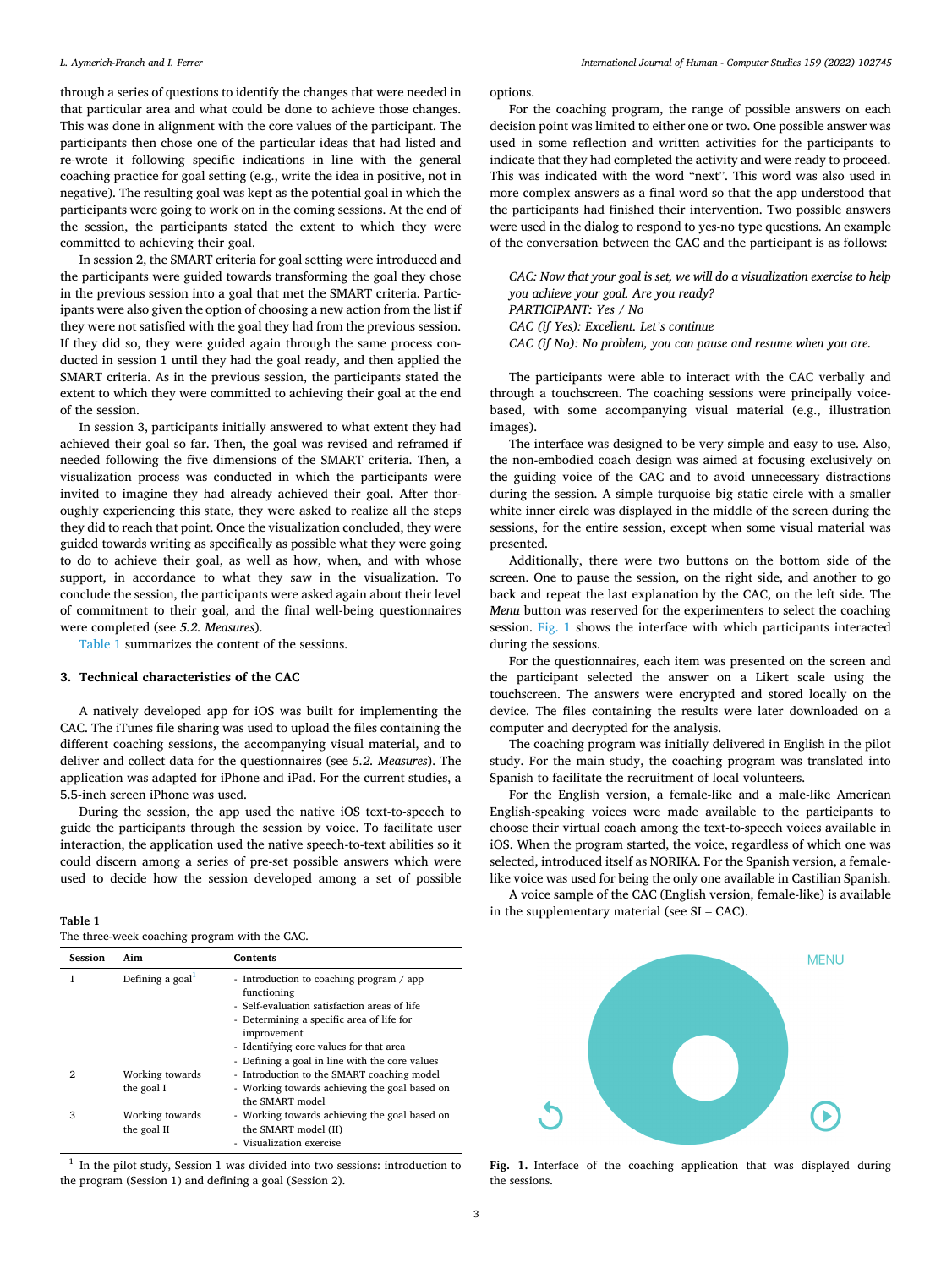#### *L. Aymerich-Franch and I. Ferrer*

#### **4. Hypotheses**

We expected that completing the coaching program with the CAC would positively contribute to enhancing the psychological well-being of the participants. In particular, the following hypotheses were defined:

H1. The participants will experience an increase in personal growth after completing the coaching program with the CAC, compared to before.

H2. The participants will experience an increase in life satisfaction after completing the coaching program with the CAC, compared to before.

H3. The participants will experience an increase in positive affect  $(H_{3a})$  and a decrease in negative affect  $(H_{3b})$  after completing the coaching program with the CAC, compared to before.

We additionally evaluated the usability and adoption intention of the CAC, and satisfaction with the coaching program (see [Holzinger et al.](#page-6-0)  [\(2008\)](#page-6-0) for a revision of usability attributes). We defined the following research questions regarding these variables:

RQ1. How do participants evaluate the usability of the CAC?

RQ2. What is the participants' willingness to adopt the CAC in real life?

RQ3. What is the participants' level of satisfaction with the coaching program?

#### **5. General method**

#### *5.1. Overview*

We conducted a pilot study and the main study to examine the effectiveness of the CAC. Both studies utilized a within-subject design and the sessions were individual. The participants read the information of the study prior to their participation and signed a consent form to participate. The study received ethical approval from the University where the study was conducted. The pilot study took place within the University premises. Due to the COVID-19 pandemic outbreak, the procedure was modified to add new safety protocols and to guarantee that the main study could be conducted in a regular manner (i.e., weekly sessions) in the current situation (e.g., intermittent closures of the University buildings, limitations of free movement, etc.). For this reason, and after approval by the ethical committee, the main study was conducted in the participants' homes.

#### *5.2. Measures*

To assess the effectiveness of the coaching application to enhance psychological well-being, life satisfaction, and personal growth, the following measures were used to collect data before and after the study:

*Personal Growth Initiative Scale - PGI ([Robitschek, 1998\)](#page-6-0). This scale is* used in coaching to evaluate the active, intentional engagement in changing and developing as a person. The scale contains both cognitive and behavioral components and an overall orientation toward change ([Magyar-Moe, 2009](#page-6-0)). The scale contained 9 items (e.g., *I know how to change specific things that I want to change in my life; I have a good sense of where I am headed in my life; I have a specific action plan to help me reach my goals*) rated on a 7-point scale (1- strongly disagree – 7 - strongly agree). The reliability<sup>1</sup> of the scale was  $\alpha = 0.89$  (before) and  $\alpha = 0.94$ (after).

*Satisfaction with Life Scale* – *SLS* [\(Diener et al., 1985\)](#page-6-0). This scale is used to measure global life satisfaction. We adapted the original scale and retained 4 items (e.g., *I am completely satisfied with my life*) which

were rated on a 7-point scale (1- strongly disagree – 7 - strongly agree). It has been suggested that this scale can be utilized to better understand general levels of life satisfaction as the person cognitively (versus emotionally) reflect on their experiences in the world [\(Magyar-Moe,](#page-6-0)  [2009\)](#page-6-0). Reliability of the scale was  $\alpha = 0.76$  (before) and  $\alpha = 0.88$  (after).

*Positive and Negative Affect Scale - PANAS* [\(Watson et al., 1988](#page-7-0)). This scale consists of two 10-item scales to measure positive and negative affect. Participants rated the items on a 7-point scale (1 - not at all – 7 very strongly). It has been suggested that combining the use of the PANAS and the Satisfaction with Life Scale ([Diener et al., 1985\)](#page-6-0) can offer a good overview of where the person stands in terms of an overall level of emotional well-being [\(Magyar-Moe, 2009](#page-6-0)). Reliability of the scale was  $\alpha = 0.86$  (positive, before),  $\alpha = 0.95$  (positive, after),  $\alpha = 0.86$ (negative, before), and  $\alpha = 0.89$  (negative, after).

Additionally, the following measures were included as part of the coaching program:

*Commitment to the goal.* Towards the end of each session (except for sessions 1 and 2 in the pilot study), and as part of the coaching session, the CAC asked to what extent the participant was committed to achieving the goal that was being designed during the session. Asking about the commitment of the goal to the clients is a common practice in coaching sessions oriented at goal achievement. Participants rated commitment with their goal on a 7-point scale (1- not at all – 7- very much so).

*Goal achievement.* At the beginning of the last session, and as part of the coaching session, the CAC asked to what extent the participant had achieved their goal so far. Participants rated goal achievement on a 7 point scale (1- not at all – 7- very much so).

At the end of the study, usability, adoption intention, and satisfaction with the coaching program were evaluated using the following measures:

*Usability.* A usability questionnaire was developed based on [Brooke](#page-6-0)  [\(1996\)](#page-6-0) to evaluate the usability of the CAC app. The adapted scale contained 6 items (e.g., *The app is easy to use; I would not require the help of technical support to use the app*). Participants rated the items on a 7-point scale (1- strongly disagree – 7- strongly agree). Reliability for the scale was  $\alpha = 0.79$ .

*Adoption intention.* A questionnaire to evaluate the willingness to adopt the CAC in real life was developed based on the subscales of perceived usefulness, perceived sociability, and trust from [Heerink et al.](#page-6-0)  [\(2009\).](#page-6-0) The adapted scale contained 5 items (e.g., *I would like to have NORIKA on my phone; I would use NORIKA often if I had it; I think NORIKA would help me achieve my goals if I had it on my phone*). Participants rated the items on a 7-point scale (1 - strongly disagree – 7 - strongly agree). Reliability for the scale was  $\alpha = 0.97$ .

*Satisfaction with the coaching program.* A version of the Client Satisfaction Questionnaire (CSQ-8) from [Attkisson and Zwick \(1982\)](#page-6-0) was adapted to the needs of the study. The adapted scale contained 6 items (e.g., *I am satisfied with the coaching sessions from NORIKA; I would recommend NORIKA to a friend; NORIKA helped me to deal with my goals effectively*). Participants rated the items on a 7-point scale (1- strongly disagree – 7- strongly agree). Reliability for the scale was  $\alpha = 0.96$ .

*Open-ended comments.* Participants were encouraged to provide feedback and comments regarding their experience with the coaching sessions and the application.

#### **6. Pilot study**

#### *6.1. Participants*

Four participants, three females and a male, aged  $24-37$  ( $M = 31.5$ ), who reported not being diagnosed with any severe psychological disorder and not having used the services of a professional coach before, volunteered for the pilot study. Three participants had completed bachelor's or master's degrees, and one participant had completed a Ph. <sup>1</sup> All Cronbach's  $\alpha$  values are calculated using the data from the main study **D.** The participants in the pilot study did not receive economic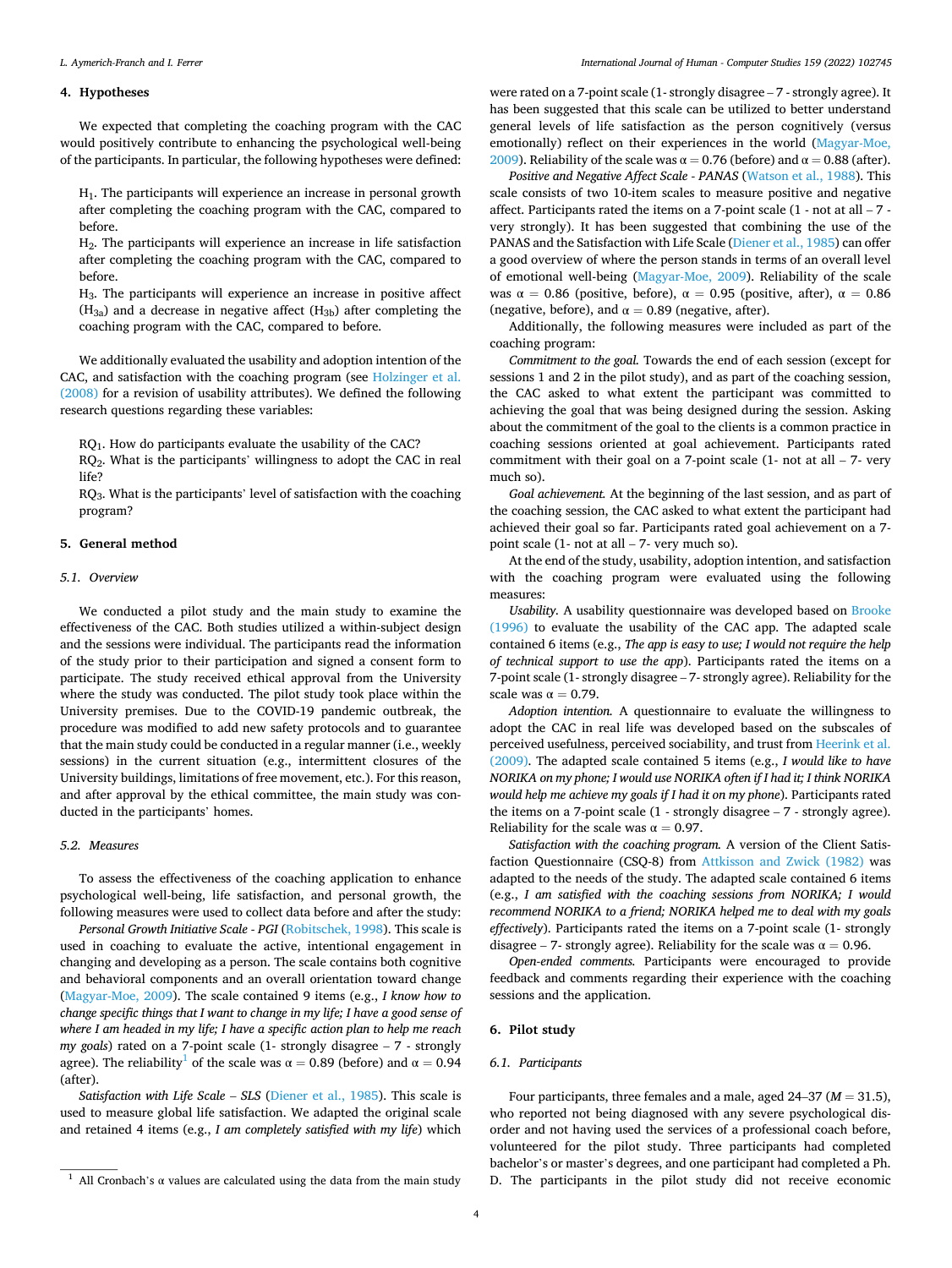#### compensation for their participation.

#### *6.2. Procedure*

Upon arrival at the faculty, the participant was led to a quiet room and was invited to sit down in a chair with a table in front. Then, the participant was introduced to the purpose of the study and filled out the consent form. Following this, the participant was introduced to the coaching application. Then, the experimenter played a 10-second demo for each available voice, the female-like and the male-like voices, and asked the participant which of the two they wanted to be their coach. The three female participants chose the female-like voice and the male participant chose the male-like voice. The experimenter loaded the first coaching session using the voice requested by the participant and placed the smartphone on the table, in front of the participant.

Once the session started, the experimenter stayed in a corner of the room and did not intervene in the process. Then, the coaching session took place. The rest of the sessions unfolded in a similar manner.

Before starting the intervention in session 1, the CAC asked the participant to fill out the PGI, the SLS, and the PANAS scales on the smartphone screen. In sessions 3 and 4, when the participant was working towards building their goal, the CAC also collected how committed the participant was to achieve their goal. At the beginning of session 4, the CAC additionally asked the participant to what extent they had achieved their goal so far.

The length of the sessions varied slightly across participants, depending on their pace to complete the different steps and activities, but generally lasted about 12–14 min.

After completing the full coaching program, at the end of the last session, participants answered PGI, SLS, and PANAS on the screen again.

They also completed a series of questions related to usability, adoption intention, and satisfaction with the coaching program, on a separate computer.

Furthermore, the participants were interviewed by one of the experimenters at the end of the study to help identify flaws in the application and the coaching program.

#### *6.3. Results*

A paired-sample *t*-test was used to examine modifications in PGI, SLS, and PANAS before and after the intervention.

Participants showed a significant increase in PGI  $(p = .013)$  and positive affect  $(p = .025)$  after completing the program compared to before, which support  $H_1$  and  $H_{3a}$ . While not significant, there was also a moderate increase in SLS (*p* = .124) and a moderate decrease (*p* = .098) in negative affect, which are in line with  $H_2$  and  $H_{3b}$ . The results are reported in Table 2.

Participants also showed a high commitment to their goal, both in session 3 ( $M = 5.5$ , SD = 0.6) and session 4 ( $M = 5.5$ , SD = 0.6). Goal achievement at the last session was rated on average as  $M = 4.25$  (SD  $=$ 1.5).

Usability of the application ( $M = 6.53$ , SD = 0.45), satisfaction with the coaching program ( $M = 6.06$ , SD = 0.21), and adoption intention ( $M$  $= 5.75$ , SD  $= 0.35$ ) were all rated high by the participants.

**Table 2**  PGI, SLS, PANAS before and after the coaching program for the pilot study.

|            | Before  |     | After |     |         | D    |
|------------|---------|-----|-------|-----|---------|------|
|            | M       | SD  | M     | SD  |         |      |
| PGI        | 4.5     | .35 | 5.83  | .5  | $-5.28$ | .013 |
| <b>SLS</b> | 4.87    | .59 | 5.62  | .14 | $-2.12$ | .124 |
| PANAS-P    | 5.4     | .49 | 5.97  | .69 | $-4.17$ | .025 |
| PANAS-N    | $2.2\,$ | .82 | 1.37  | .35 | 2.37    | .098 |

#### *6.4. Modifications in the coaching app after the pilot study*

In the course of the interviews, the following aspects emerged. First, some participants pointed out at several aspects of the coaching scripts that required clarification. Second, some participants suggested the possibility of joining Session 1 and 2 in a single session as Session 1 was very introductory and they would have preferred to advance further in the coaching program from the first session. Third, some participants mentioned that they would have liked to have more privacy during the coaching sessions as the presence of the experimenter in the same room inhibited their conversations with the CAC. All these aspects were addressed in the main study. Specifically, the sessions were revised for clarity and restructured into three instead of four sessions. Participants were also given more privacy in the main study (see *7.2. Procedure* for the Main Study). Additionally, we added the measurement of commitment with the goal also in the script for Session 1 of the main study, so that this measure was consistently collected across sessions.

#### **7. Main study**

#### *7.1. Participants*

Thirty-two participants took part in the study and thirty completed all sessions. The final sample  $(n = 30)$  included 16 females, 13 males, and 1 non-binary participants. The age range was  $20-66$  ( $M = 40.47$ , SD  $= 9.66$ ). Seven participants had completed studies below university degrees, 19 had bachelor's or master's degrees, and 4 had completed a Ph.D. All participants reported not being diagnosed with any severe psychological disorder and not having used the services of a professional coach before. The participants in the main study received 15 Euros for their participation.

#### *7.2. Procedure*

The main study was conducted in the participants' homes, following similar studies [\(Jeong et al., 2020](#page-6-0)). The participant was previously requested to have ready a quiet room with a table and a chair where they would not be disturbed during the process and an adjacent room also with no-one else on it where the experimenter could wait during the study. Upon arrival at the participant's home, the experimenter invited the participant to sit down in the chair, introduced the purpose of the study, and requested the participant to fill out the consent form. After that, the experimenter loaded the first coaching session and placed the smartphone on the table, in front of the participant.

Once the session started, the experimenter moved to an adjacent room to offer more privacy to the participant. The experimenter did not intervene in the process unless the participant experienced some technical doubt or difficulty. The subsequent sessions unfolded in a similar manner. Participants were requested to complete sessions 2 and 3 in the same space as session 1.

Before starting with the coaching program in session 1, the CAC asked the participant to fill out the PGI, the SLS, and the PANAS scales on the smartphone screen. Then, the coaching session took place. Towards the end of each session, the CAC collected how committed the participants were to achieve their goal. At the beginning of session 3, the CAC additionally asked the participant to what extent they had achieved their goal so far.

After completing the full coaching program, at the end of the last session, the participants answered PGI, SLS, and PANAS on the screen again. Additionally, the participants completed pen and paper questionnaires related to usability, adoption intention, and satisfaction with the coaching program.

The length of the sessions varied slightly across participants, depending on their pace to complete the different steps and activities, but generally lasted about 15–20 min.

Due to the pandemic situation, additional safety protocols were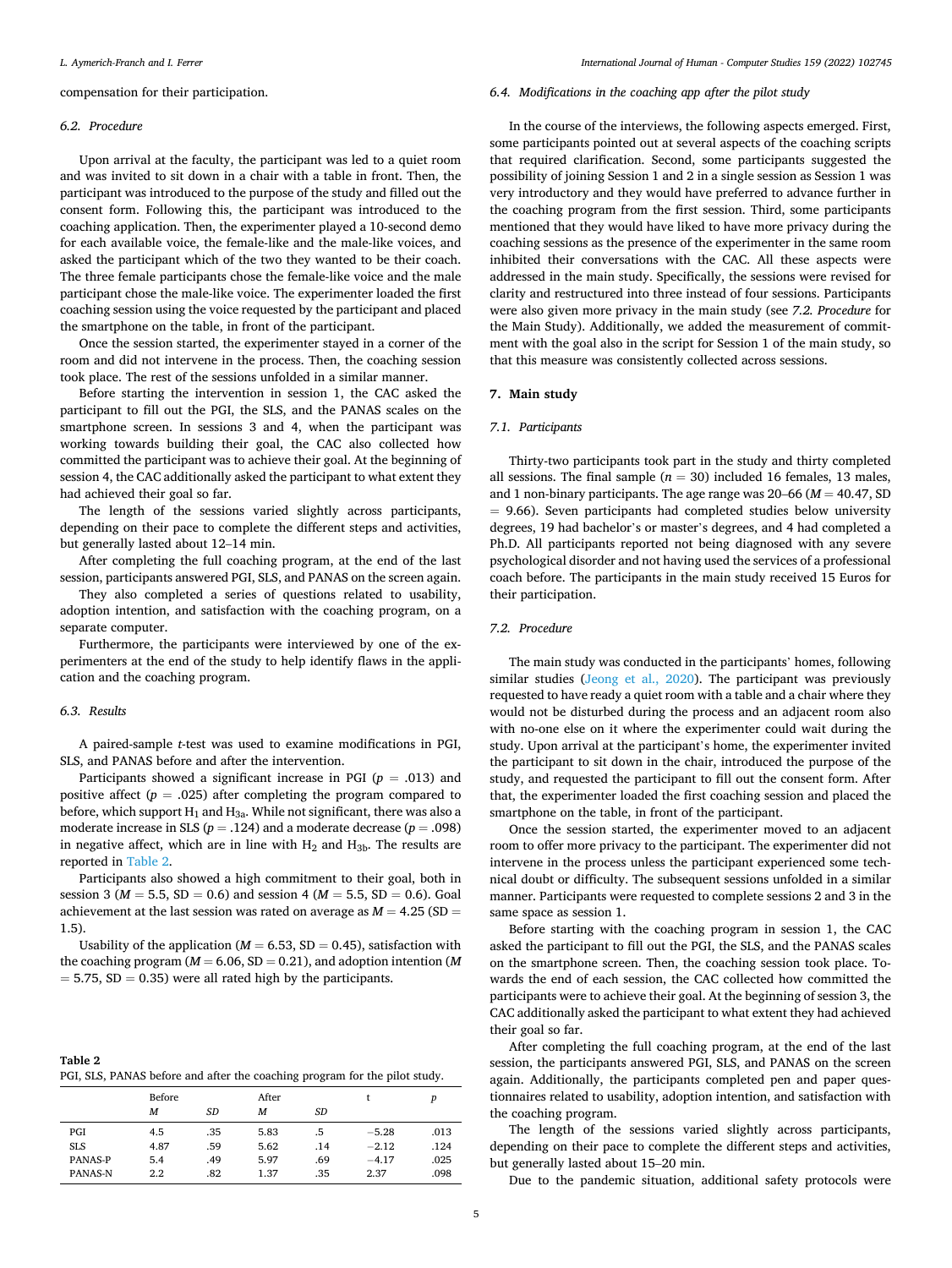undertaken for this study. In particular, both the participant and the experimenter wore face masks and kept a large interpersonal distance at all times. The experimenter wore globes to manipulate the smartphone. The smartphone was placed in a sealed plastic bag. After each session, the bag was replaced by a new one and the smartphone was wiped with rubbing alcohol.

#### *7.3. Results*

A paired-sample *t*-test was used to examine modifications in PGI, SLS, and PANAS before and after the intervention.

Participants showed a significant increase in PGI  $(p = .001)$  and in SLS ( $p < .001$ ) and a significant decrease in negative affect ( $p < .001$ ) after completing the program compared to before, which support  $H_1$ ,  $H_2$ , and H<sub>3b</sub>. While not significant ( $p = .596$ ), there was also a moderate increase in positive affect, in line with  $H_{3a}$ . The results are reported in Table 3.

Participants also showed a high commitment with their goal (*M* = 6.17,  $SD = 1.01$ , session 1;  $M = 6.03$ ,  $SD = 0.99$ , session 2;  $M = 6.4$ , SD  $= 0.85$ , session 3). Goal achievement at the last session was rated on average as  $M = 4.7$  (SD = 1.29).

Usability of the application ( $M = 6.14$ , SD = 0.77) was rated very high, and satisfaction with the coaching program  $(M = 5.12, SD = 1.29)$ , and adoption intention ( $M = 4.33$ , SD = 1.84) were rated medium-high by the participants.

#### **8. Overall discussion**

We presented a speech-based conversational agent coach that is capable of delivering a basic coaching program for goal achievement based on coaching techniques. We tested its effectiveness in the pilot study and the main study, with a total of 34 participants that completed the full program.

The results of the two studies suggest that the application was able to effectively deliver the coaching program to the participants, engage them with their goals, and contribute to their achievement. While not all measures were significant in both studies, participants reported a consistent increase in PGI, SLS, and positive affect, and a consistent decrease in negative affect, in line with our hypotheses, which suggests that the coaching program positively contributed to overall well-being, life satisfaction, and personal growth. Furthermore, in response to our research questions regarding usability, adoption intention, and satisfaction with the program, the participants from both studies reported a high (pilot) and medium-high (main study) level of satisfaction with the coaching program, as well as a high (pilot) and medium-high (main study) interest to adopt the application in real life. The usability of the application was rated very positively in both studies.

The results of the study also support previously existing literature that has highlighted the benefits of working on goal achievement for psychological well-being ([Brunstein, 1993](#page-6-0); [Spence and Grant, 2007\)](#page-6-0) and further contribute to empirically validating the effectiveness of coaching.

In recent years, an increasing number of smartphone applications to enhance mental health have become available to users. However, these applications are not always supported by empirical evidence that demonstrates their effectiveness ([Chittaro and Vianello, 2016](#page-6-0); [Radovic et al.,](#page-6-0) 

**Table 3**  PGI, SLS, PANAS before and after the coaching program for the main study.

|            | Before<br>M | SD   | After<br>M | SD   |         |         |
|------------|-------------|------|------------|------|---------|---------|
| PGI        | 4.74        | 1.00 | 5.47       | 1.09 | $-3.84$ | .001    |
| <b>SLS</b> | 4.97        | .85  | 5.65       | .90  | $-4.99$ | < 0.001 |
| PANAS-P    | 5.92        | .70  | 6.02       | .86  | $-0.54$ | .596    |
| PANAS-N    | 2.23        | 1.05 | 1.54       | .83  | 4.31    | < 0.001 |

[2016\)](#page-6-0) and do not always use solid evidence-based techniques, which can be counterproductive for the end-user [\(Aymerich-Franch and Johnston,](#page-6-0)  [2019\)](#page-6-0). The results of the study are also encouraging towards the possibility of using conversational agents for well-being improvement, which could contribute to universalize access to validated resources for goal achievement and psychological well-being enhancement.

While the capabilities of conversational agents for contributing to well-being improvement might still be limited, especially compared to a human coach or therapist, they might also offer a series of advantages. In particular, there has been a historical reluctance to seek professional help to enhance psychological well-being, which is mostly explained by fear of stigmatization and of being judged, as well as by the elevated costs of visiting a professional ([Corrigan, 2004](#page-6-0); [Sareen et al., 2007](#page-6-0); [Wang et al., 2005\)](#page-6-0). Conversational agents might be free from the stigma that has traditionally been associated with receiving psychological help from a professional. Users might perceive these agents as unable to judge them for being a machine and not a human being and thus find it easier to share personal information with them compared to a human coach. In this regard, some participants mentioned in the open-ended comments that: "I would rather have NORIKA as my coach because sometimes you can feel shy to talk to a real person to share your stuff" or "I think someone that has difficulty to talk to a real human might find it easier to talk to NORIKA because you don't feel judged". Furthermore, conversational agents for well-being could also offer much more flexibility than a human professional as they could be used anywhere, any time. Also, people that generally prefer using self-help methods might benefit from a significantly more advanced technology than the current existing platforms for self-help. In addition, an agent of these characteristics would be much more affordable than a professional coach, or even free, for the end-user.

That said, while most participants accepted the CAC as an effective virtual coach, several also expressed a preference for a human coach over a virtual one in the open-ended comments, were they to choose between both (e.g., "I think I'd feel better with a human than with a machine, I missed the human warmth").

The study presents some limitations which should be taken into consideration. First, we did not include a control condition in the main study as initially planned. The main study was moved to the participants' homes as a result of the pandemic situation. Since the surrounding environment of the participants remained constant only across sessions but not across subjects a mixed design was discarded. However, the lack of a control group leaves an open door to the question of whether or not the observed effects are really being caused by the intervention. Also, the before-after design may have induced the participants to feel that they had to report making progress and enhanced well-being to content the researchers after completing the study. These limitations are also reported in previous studies that have used a similar design ([Grant, 2003](#page-6-0); [Jeong et al., 2020](#page-6-0)).

Additionally, there are some aspects of the application that can be improved. Specifically, some participants mentioned that the "voice sounded robotic" and that the CAC "needed to be more interactive". Others also requested that ideally they "would have liked more sessions". Future work will involve working on the capacity of the CAC to become more interactive and on improving the naturality of its voice.

Ultimately, the results of the study provide an empirically-validated program for coaching interventions delivered by autonomous agents, add to previous literature that highlights the benefits of coaching for the psychological well-being [\(Grant, 2003](#page-6-0), [2009](#page-6-0); [Green et al., 2006; Spence](#page-6-0)  [and Grant, 2007\)](#page-6-0), and contribute to further explore the applied uses of emerging media for well-being enhancement [\(Reinecke and Eden,](#page-6-0)  [2017\)](#page-6-0).

### **Credit author statement**

Laura Aymerich-Franch: conceptualization, design and content, methodology, validation, formal analysis, investigation, resources,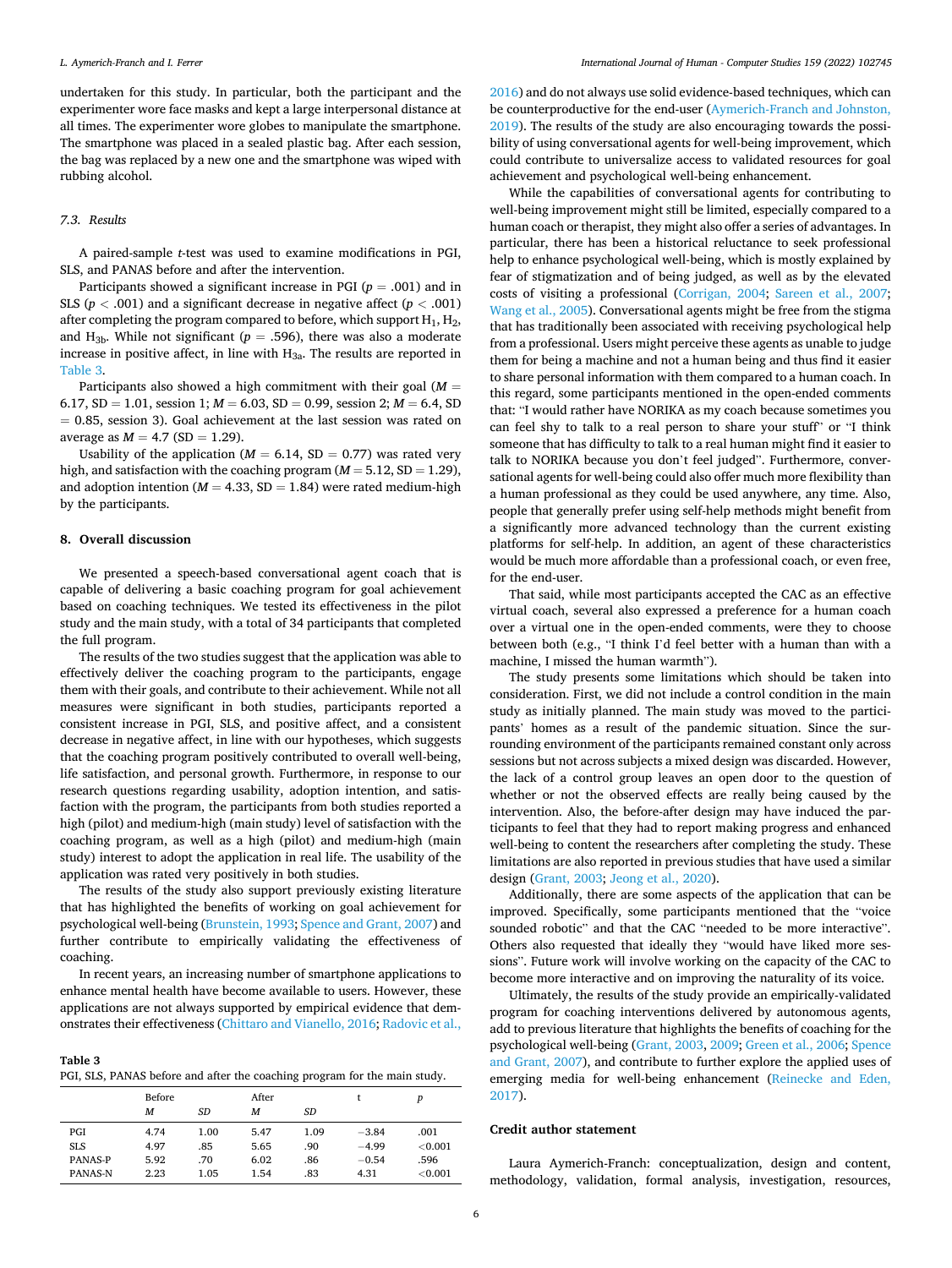<span id="page-6-0"></span>writing - original draft, writing - review & editing, visualization, supervision, funding acquisition

Iliana Ferrer: investigation, data curation, writing - review & editing

#### **Funding**

The project has received funding from the Ramón y Cajal Fellowship Program (ref. RYC-2016–19770) awarded to the first author, funded by Agencia Estatal de Investigación, Ministerio de Ciencia, Innovación y Universidades, and the European Social Fund.

#### **CRediT authorship contribution statement**

**Laura Aymerich-Franch:** Conceptualization, Methodology, Validation, Formal analysis, Investigation, Resources, Writing – original draft, Writing – review  $\&$  editing, Visualization, Supervision, Funding acquisition. **Iliana Ferrer:** Investigation, Data curation, Writing – review & editing.

#### **Declaration of Competing Interest**

The authors declare that they have no known competing financial interests or personal relationships that could have appeared to influence the work reported in this paper.

#### **Data Availability Statement**

The data supporting the findings of this study are available within the article and its supplementary materials (SI – dataset).

#### **Supplementary materials**

Supplementary material associated with this article can be found, in the online version, at [doi:10.1016/j.ijhcs.2021.102745.](https://doi.org/10.1016/j.ijhcs.2021.102745)

#### **References**

- Albaina, I.M., Visser, T., Van Der Mast, C.A.P.O., & Vastenburg, M.H. (2009). Flowie: a persuasive virtual coach to motivate elderly individuals to walk. 2009 3rd International Conference on Pervasive Computing Technologies for Healthcare - Pervasive Health 2009, PCTHealth 2009. https://doi.org/10.4108/ICST. PERVASIVEHEALTH2009.5949.
- Alberts, H., & Poole, L. (2019). Goal Visualization. Positive Psychology Practitioners Toolkit. [www.positivepsychologyprogram.com.](http://www.positivepsychologyprogram.com)
- Attkisson, C.C., Zwick, R., 1982. The client satisfaction questionnaire. Eval. Program Plann. 5 (3), 233–237. [https://doi.org/10.1016/0149-7189\(82\)90074-X.](https://doi.org/10.1016/0149-7189(82)90074-X)
- Aymerich-Franch, L., & Bailenson, J. (2014). The use of doppelgangers in virtual reality to treat public speaking anxiety: a gender comparison. Proceedings of the International Society for Presence Research Annual Conference. March, 17-19, Vienna, Austria. – Top Three Paper Award.
- Aymerich-Franch, L., & Johnston, T. (2019). Intervention framework for a robot coach to improve psychological well-being. International Communication Association Conference (ICA).
- [Ayres, J., Hopf, T., 1993. Coping with speech anxiety. The Communication and](http://refhub.elsevier.com/S1071-5819(21)00163-4/sbref0006)  [Information Science Series](http://refhub.elsevier.com/S1071-5819(21)00163-4/sbref0006).
- Brooke, J., 1996. SUS a quick and dirty usability scale. Usability Eval. Industry 189 (194), 4–7.<https://doi.org/10.1002/hbm.20701>.
- Brunstein, J.C., 1993. Personal goals and subjective well-being: a longitudinal study. J. Pers. Soc. Psychol. [https://doi.org/10.1037/0022-3514.65.5.1061.](https://doi.org/10.1037/0022-3514.65.5.1061)
- Chittaro, L., Vianello, A., 2016. Mobile mindfulness and user's worry: a qualitative study of using a smartphone app for distancing from negative thoughts. Interact. Comput. <https://doi.org/10.1093/iwc/iwv044>.
- Corrigan, P., 2004. How stigma interferes with mental health care. Am. Psychol. 59 (7), 614–625. <https://doi.org/10.1037/0003-066X.59.7.614>.
- [Cox, E., Bachkirova, T., Clutterbuck, D., 2014. The complete handbook of coaching. The](http://refhub.elsevier.com/S1071-5819(21)00163-4/sbref0011)
- [Complete Handbook of Coaching, 2nd Ed.](http://refhub.elsevier.com/S1071-5819(21)00163-4/sbref0011)  [Diederich, S., Brendel, A.B., Kolbe, L.M., 2019. On conversational agents in information](http://refhub.elsevier.com/S1071-5819(21)00163-4/sbref0012)  [systems research: analyzing the past to guide future work. In: Proceedings of the](http://refhub.elsevier.com/S1071-5819(21)00163-4/sbref0012) [International Conference on Wirtschaftsinformatik.](http://refhub.elsevier.com/S1071-5819(21)00163-4/sbref0012)
- Diener, E., Emmons, R.A., Larsen, R.J., Griffin, S., 1985. The satisfaction with life scale. J. Pers. Assess. 49 (1), 71–75. [https://doi.org/10.1207/s15327752jpa4901\\_13](https://doi.org/10.1207/s15327752jpa4901_13).
- Doran, G.T., 1981. There'[s a S.M.A.R.T. way to write management](http://refhub.elsevier.com/S1071-5819(21)00163-4/sbref0014)'s goals and objectives. [Manage. Rev.](http://refhub.elsevier.com/S1071-5819(21)00163-4/sbref0014)
- [Frisch, M.B., 2006. Quality of Life therapy: Applying a Life Satisfaction Approach to](http://refhub.elsevier.com/S1071-5819(21)00163-4/sbref0015) [Positive Psychology and Cognitive Therapy. Wiley, Hoboken](http://refhub.elsevier.com/S1071-5819(21)00163-4/sbref0015).
- Frisch, M.B., 2016. Quality of life therapy. The Wiley Handbook of Positive Clinical Psychology.<https://doi.org/10.1002/9781118468197.ch27>.
- Grant, A.M., 2003. The impact of life coaching on goal attainment, metacognition and mental health. Soc. Behav. Personal. 31 (3), 253–263. [https://doi.org/10.2224/](https://doi.org/10.2224/sbp.2003.31.3.253)  [sbp.2003.31.3.253](https://doi.org/10.2224/sbp.2003.31.3.253).
- [Grant, A.M., Cavanagh, M.J., 2010. Life coaching. In: Cox, E., Bachkirova, T.,](http://refhub.elsevier.com/S1071-5819(21)00163-4/sbref0018) [Clutterbuck, D. \(Eds.\), The Complete Handbook of Coaching.](http://refhub.elsevier.com/S1071-5819(21)00163-4/sbref0018)
- Grant, A.M., Curtayne, L., Burton, G., 2009. Executive coaching enhances goal attainment, resilience and workplace well-being: a randomised controlled study. J. Positive Psychol.<https://doi.org/10.1080/17439760902992456>.
- Green, S., Oades, L.G., Grant, A.M., 2006. Cognitive-behavioral, solution-focused life coaching: enhancing goal striving, well-being, and hope. J. Positive Psychol. T 1 (3), 142–149. <https://doi.org/10.1080/17439760600619849>.
- Heerink, M., Kröse, B., Evers, V., Wielinga, B., 2009. Measuring acceptance of an assistive social robot: a suggested toolkit. In: Proceedings - IEEE International Workshop on Robot and Human Interactive Communication, pp. 528–533. [https://](https://doi.org/10.1109/ROMAN.2009.5326320)  [doi.org/10.1109/ROMAN.2009.5326320.](https://doi.org/10.1109/ROMAN.2009.5326320)
- [Holzinger, A., Searle, G., Kleinberger, T., Seffah, A., Javahery, H., 2008. Investigating](http://refhub.elsevier.com/S1071-5819(21)00163-4/sbref0022)  [usability metrics for the design and development of applications for the elderly. In:](http://refhub.elsevier.com/S1071-5819(21)00163-4/sbref0022)  [International Conference on Computers for Handicapped Persons. Springer, Berlin,](http://refhub.elsevier.com/S1071-5819(21)00163-4/sbref0022) [Heidelberg, pp. 98](http://refhub.elsevier.com/S1071-5819(21)00163-4/sbref0022)–105.
- Hoy, M.B., 2018. Alexa, Siri, cortana, and more: an introduction to voice assistants. Med. Ref. Serv. Q. <https://doi.org/10.1080/02763869.2018.1404391>.
- Hudlicka, E., 2013. Virtual training and coaching of health behavior: example from mindfulness meditation training. Patient Educ. Counsel. [https://doi.org/10.1016/j.](https://doi.org/10.1016/j.pec.2013.05.007) [pec.2013.05.007.](https://doi.org/10.1016/j.pec.2013.05.007)
- Ives, Y., 2008. What is "Coaching"[? An exploration of conflicting paradigms. Int. J. Evid.](http://refhub.elsevier.com/S1071-5819(21)00163-4/sbref0025)  [Based Coach. Mentoring.](http://refhub.elsevier.com/S1071-5819(21)00163-4/sbref0025)
- Jeong, S., Alghowinem, S., Aymerich-Franch, L., Arias, K., Lapedriza, A., Picard, R., Park, H.W., & Breazeal, C. (2020). A robotic positive psychology coach to improve college students' wellbeing. 29th IEEE International Conference on Robot and Human Interactive Communication, RO-MAN 2020. https://doi.org/10.1109/RO-MAN47096.2020.9223588.
- Kamphorst, B.A. (2017). E-coaching systems: what they are, and what they aren't. Personal and Ubiquitous Computing. https://doi.org/10.1007/s00779-017-1020-6.
- Kreps, G.L., Neuhauser, L., 2010. Editors' introduction, Ehealth and health promotion. J. Comput.-Mediated Commun. [https://doi.org/10.1111/j.1083-6101.2010.01526.](https://doi.org/10.1111/j.1083-6101.2010.01526.x)
- [x.](https://doi.org/10.1111/j.1083-6101.2010.01526.x) Ly, K.H., Ly, A.M., Andersson, G., 2017. A fully automated conversational agent for promoting mental well-being: a pilot RCT using mixed methods. Internet Intervent. <https://doi.org/10.1016/j.invent.2017.10.002>.
- Magyar-Moe, J.L., 2009. Therapist's guide to positive psychological interventions. Therapist's Guide to Positive Psychological Interventions. [https://doi.org/10.1016/](https://doi.org/10.1016/S1873-0450(09)X0003-3)  [S1873-0450\(09\)X0003-3.](https://doi.org/10.1016/S1873-0450(09)X0003-3)
- [Merdivan, E., Singh, D., Hanke, S., Kropf, J., Holzinger, A., Geist, M., 2020. Human](http://refhub.elsevier.com/S1071-5819(21)00163-4/sbref0031)  [annotated dialogues dataset for natural conversational agents. Appl. Sci. 10 \(3\), 762.](http://refhub.elsevier.com/S1071-5819(21)00163-4/sbref0031)
- Pew Research Center (2017). "Nearly half of Americans use digital voice assistants, mostly on their smartphones". Available at: [http://www.pewresearch.org/fact-ta](http://www.pewresearch.org/fact-tank/2017/12/12/nearly-half-of-americans-use-digital-voice-assistants-mostly-on-their-smartphones)  [nk/2017/12/12/nearly-half-of-americans-use-digital-voice-assistants-mostly-on-the](http://www.pewresearch.org/fact-tank/2017/12/12/nearly-half-of-americans-use-digital-voice-assistants-mostly-on-their-smartphones)  [ir-smartphones](http://www.pewresearch.org/fact-tank/2017/12/12/nearly-half-of-americans-use-digital-voice-assistants-mostly-on-their-smartphones) [last access: February 21st, 2021].
- Radovic, A., Vona, P.L., Santostefano, A.M., Ciaravino, S., Miller, E., Stein, B.D., 2016. Smartphone applications for mental health. Cyberpsychol., Behav. Soc. Networking. <https://doi.org/10.1089/cyber.2015.0619>.
- Reinecke, L., Eden, A., 2017. Media use and well-being: an introduction to the special issue. J. Media Psychol. [https://doi.org/10.1027/1864-1105/a000227.](https://doi.org/10.1027/1864-1105/a000227)
- Riva, G., Baños, R.M., Botella, C., Wiederhold, B.K., Gaggioli, A., 2012. Positive technology: using interactive technologies to promote positive functioning. Cyberpsychol., Behav. Soc. Network. 15 (2), 69–77. [https://doi.org/10.1089/](https://doi.org/10.1089/cyber.2011.0139) [cyber.2011.0139](https://doi.org/10.1089/cyber.2011.0139).
- Robitschek, C., 1998. Personal growth initiative: the construct and its measure. Measur. Evaluat. Counsel. Development 30 (4), 183–198. [https://doi.org/10.1023/A.](https://doi.org/10.1023/A)
- Ruvolo, A.P., Markus, H.R., 1992. Possible selves and performance: the power of selfrelevant imagery. Soc. Cogn. <https://doi.org/10.1521/soco.1992.10.1.95>.
- Sareen, J., Jagdeo, A., Cox, B.J., Clara, I., ten Have, M., Belik, S.-.L., de Graaf, R., Stein, M.B., 2007. Perceived barriers to mental health service utilization in the United States, Ontario, and the Netherlands. Psychiatr. Serv. 58 (3), 357–364. <https://doi.org/10.1176/ps.2007.58.3.357>.
- Spence, G.B., Grant, A.M., 2007. Professional and peer life coaching and the enhancement of goal striving and well-being: an exploratory study. J. Positive Psychol. [https://doi.org/10.1080/17439760701228896.](https://doi.org/10.1080/17439760701228896)
- [Stoltzfus, T., 2008. Coaching questions. A Coach](http://refhub.elsevier.com/S1071-5819(21)00163-4/sbref0040)'s Guide To Powerful Asking Skills, [p. Coach22.](http://refhub.elsevier.com/S1071-5819(21)00163-4/sbref0040)
- [ter Stal, S., Kramer, L.L., Tabak, M., op den Akker, H., Hermens, H., 2020. Design](http://refhub.elsevier.com/S1071-5819(21)00163-4/sbref0041)  [features of embodied conversational agents in eHealth: a literature review. Int. J.](http://refhub.elsevier.com/S1071-5819(21)00163-4/sbref0041) [Hum. Comput. Stud. 138, 102409](http://refhub.elsevier.com/S1071-5819(21)00163-4/sbref0041).
- Wang, P.S., Berglund, P., Olfson, M., Pincus, H.A., Wells, K.B., Kessler, R.C., 2005. Failure and delay in initial treatment contact after first onset of mental disorders in the National Comorbidity Survey Replication. Arch. Gen. Psychiatry 62 (6), 603–613. [https://doi.org/10.1001/archpsyc.62.6.603.](https://doi.org/10.1001/archpsyc.62.6.603)
- Watson, A., Bickmore, T., Cange, A., Kulshreshtha, A., Kvedar, J., 2012. An internetbased virtual coach to promote physical activity adherence in overweight adults: randomized controlled trial. J. Med. Internet Res. [https://doi.org/10.2196/](https://doi.org/10.2196/jmir.1629)  [jmir.1629](https://doi.org/10.2196/jmir.1629).